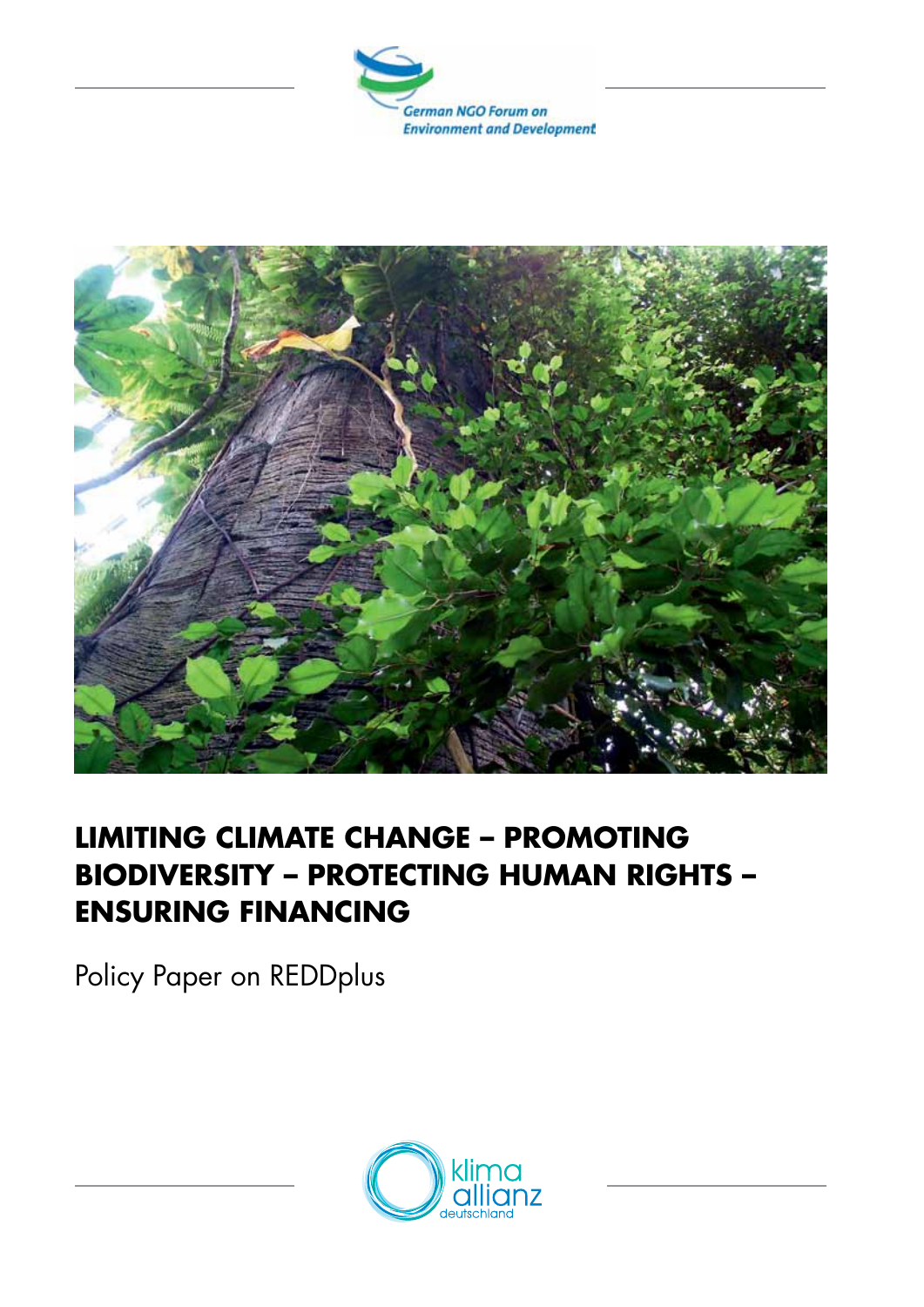# **Contents**

| Core demands on REDDplus at a glance:                                                                                                                                                                                                          | 3                                       |
|------------------------------------------------------------------------------------------------------------------------------------------------------------------------------------------------------------------------------------------------|-----------------------------------------|
| 1. Limiting climate change                                                                                                                                                                                                                     | 3                                       |
| 2. Promoting biodiversity                                                                                                                                                                                                                      | 3                                       |
| 3. Protecting human rights                                                                                                                                                                                                                     | 3                                       |
| 4. Ensuring financing                                                                                                                                                                                                                          | 3                                       |
| <b>Introduction</b>                                                                                                                                                                                                                            | 4                                       |
| <b>Demands on REDDplus</b>                                                                                                                                                                                                                     | 5                                       |
| 1. Limiting climate change<br>Additionality<br>Permanence and transfer                                                                                                                                                                         | 5<br>5<br>5                             |
| 2. Promoting biodiversity<br>Integrating biodiversity goals and safeguards<br>Giving priority to natural forests<br>Quality criteria for forests<br>Sustainable forest management<br>Extending forest area<br>Criteria for regional priorities | 5<br>5<br>5<br>6<br>6<br>6<br>6         |
| 3. Protecting human rights<br>Social protection regulations                                                                                                                                                                                    | 6<br>6                                  |
| 4. Ensuring financing<br><b>Effective financing</b><br>Plannable and balanced allocation<br>Performance-based financing as a long-term goal of REDDplus                                                                                        | $\overline{\phantom{a}}$<br>7<br>7<br>7 |
| <b>Annex</b>                                                                                                                                                                                                                                   | 8                                       |
| Information systems for safeguards                                                                                                                                                                                                             | 8                                       |

#### **Publishers:**

German NGO Forum on Environment & Development Marienstr. 19−20 | D-10117 Berlin Tel: +49 (0)30/678 17 75 -93 E-Mail: info@forumue.de Internet: www.forumue.de

klima-allianz deutschland Marienstr. 19−20 | D-10117 Berlin Tel: +49 (0)30/678 17 75 -72 | Fax: -80 E-Mail: info@klima-allianz.de Internet: klima-allianz.de | kohle-protest.de

Berlin, September 2011 Compiled by the Working Groups on Biodiversity and Forests of German NGO Forum on Environment and Development Cover Picture: magicpen /pixelio.de Layout: Michael Chudoba

Forum Umwelt und Entwicklung (German NGO Forum on Environment & Development) was founded in 1992, following the UN Conference on Environment and Development, and co-ordinates the activities of German NGOs in international political processes on sustainable development. Its legal entity is the Deutscher Naturschutzring (German League for Nature and Environment – DNR), the umbrella organisation of German nature and environmental NGOs.

klima-allianz deutschland (German Climate Alliance) is the broad alliance of more than 115 organisations active campaigning in the fields of environment, development, church, youth, animal welfare, consumer protection and trade unions for effective climate protection. The focal areas of klima-allianz are political lobbying activities, initiating and organising debates on energy and climate policy and joint events and activities such as the Alternative Energy Summit and the Global Day of Action to combat climate change. The Anti-Coal Campaign of klimaallianz is successfully resisting the building of new coal-fired power stations.

**— Remember the environment – only print as much as you really need —**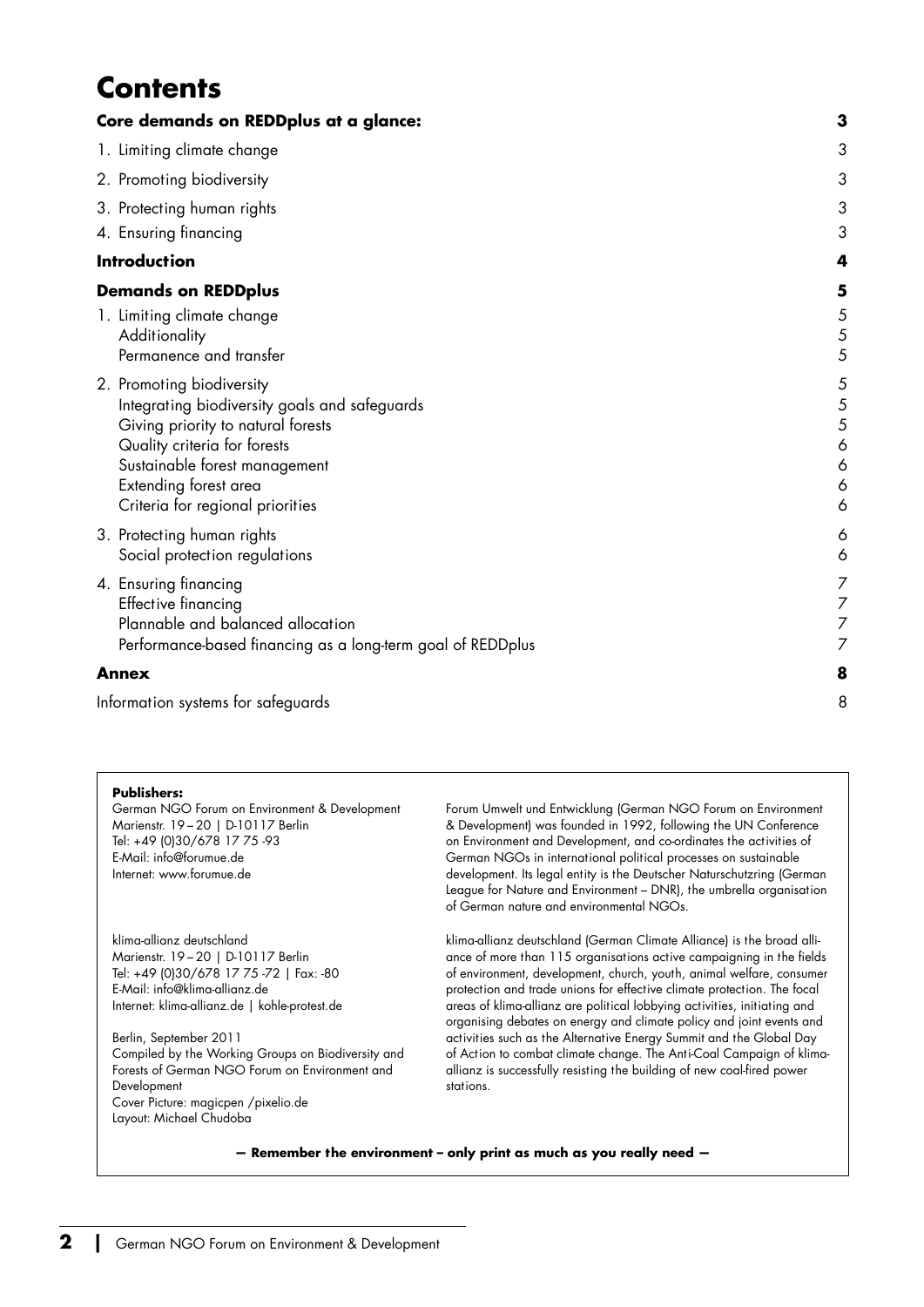<span id="page-2-0"></span>REDDplus stands for "Reducing Emissions from Deforestation and Degradation" and the role of conservation, sustainable management of forests and enhancement of carbon stocks in developing countries.

# **Core demands on REDDplus at a glance:**

## **1. Limit ing climate change**

- ▶ Reductions via REDDplus in developing countries have to take place in addition to the necessary reductions in industrialised countries.
- ӹ Including REDDplus emissions credits in binding emissions allowance trading is to be ruled out.
- ӹ In order to strengthen self-responsibility, ensure permanence and rule out any transfer effects of emissions (leakage), REDDplus has to be integrated in national government programmes and strategies. Changes in forest cover have to be established at national level and need to form the basis of the allocation of funds. Furthermore, REDDplus has to be developed with a view to a broad impact so that all countries rich in forests have the opportunity to participate in it.

## **2. Promot ing biodiversity**

- > On a par with the protection of the forests as carbon sinks, REDDplus must contain the protection of ecosystem functions and establish special biodiversity goals in the national REDDplus strategy.
- ▶ REDDplus has to concede priority to the protection of natural/near-natural forests over other measures and rule out the transformation of natural/near-natural forests into e.g. plantations.
- ▶ Compliance with biodiversity safeguards in REDDplus strategies and projects must be systematically monitored and reported. Information has to be represented in a manner suitable for comparisons at international level.

## **3. Protect ing human rights**

- ӹ The human rights of the local population have to be guaranteed (land rights, rights of usufruct, right to food and participatory rights) and systematically monitored and reported.
- ▶ REDDplus has to respect the right of indigenous peoples and local communities to full participation in REDDplus activities and development and decision-making processes.
- ӹ Revenue, advantages and improvements resulting from REDDplus activities have to be appropriately distributed.

## **4. Ensuring financing**

- ▶ REDDplus requires adequate, additional, transparent, long-term and predictable financing to support the developing countries taking part.
- > In the long term, REDDplus financing ought to be performance-based.
- ӹ Also, it should not be possible to take the bulk of the REDDplus financial commitments into account in the financial pledges for biodiversity protection of 2008, since the two areas have to master different challenges.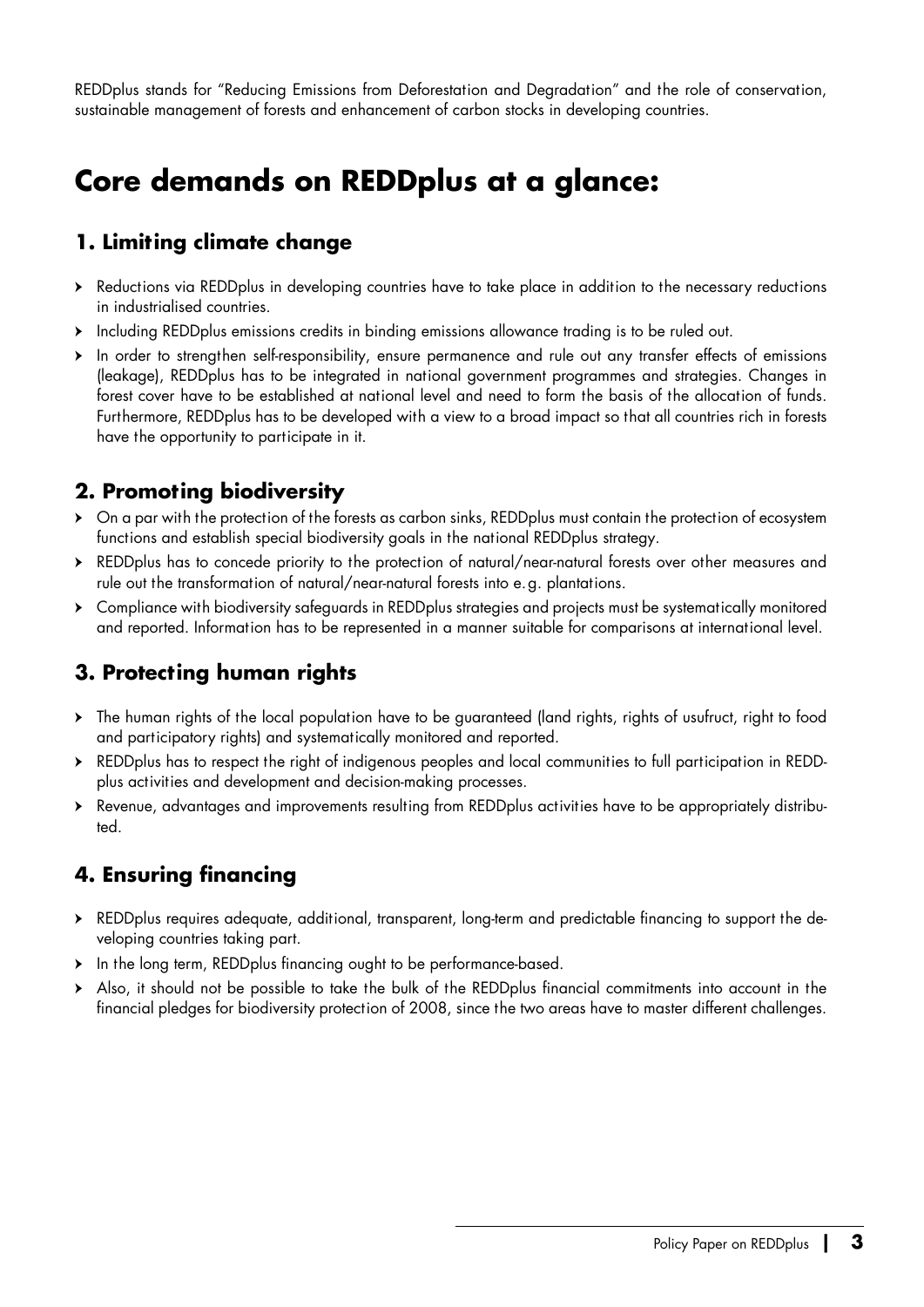# <span id="page-3-0"></span>**Introduct ion**

If the forests are not protected and emissions from deforestation, forest degradation and changes in land use are not reduced, effective climate protection and limiting rises in temperature to less than 2°C will hardly be possible anymore. After all, deforestation and forest degradation, especially in the countries with tropical forests, are the cause of around 17% of global greenhouse gas emissions that harm the climate.1 But without climate protection, forests and biodiversity will also sustain severe damage. Therefore, political solution strategies for the protection of forests, biodiversity and the climate have to be regarded as closely linked, and it has to be borne in mind that the conservation of forests needs to become economically more viable than the destruction of forests.

It therefore makes sense that in the context of the UN negotiations on climate change, a mechanism to protect the climate, what is known as REDDplus (Reducing Emissions from Deforestation and Forest Degradation and the role of conservation, sustainable management of forests and enhancement of carbon stocks in developing countries) is being debated and other international resolutions, such as the CBD (Convention on Biological Diversity) are being entered into this debate.

In a correspondingly designed REDDplus mechanism, we would then see an opportunity to protect the forests, the biodiversity of forest ecosystems and the areas that hundreds of millions of people live and work in, provided that certain criteria are observed. Furthermore, REDDplus can only be a sub-field of a more broadly conceived mix of political tools.

Designating further large forest conservation areas while considering social criteria, import bans on illegally logged and traded timber, changes in consumption patterns involving the intensive use of land, lowering the demand for non-sustainably produced timber and agricultural products (especially also in industrialised countries) and the expansion of nearnatural and sustainably used areas of forest continue to be indispensible for a comprehensive conservation of the forests. Only if the perpetrators of deforestation at national and international level are addressed, especially the increasing demand for timber and agricultural products and evolving infrastructural measures, will REDDplus be able to develop an impact. Political instruments to combat corruption, designation and recognition of indigenous territories and the support of settlers and small farmers together with sustainable land use and adaptation to climate change serve the long-term effectiveness and success of REDDplus.

In order for REDDplus to contribute to this sustainable development strategy in the long term, through capacity development at national level and the creating and strengthening of institutions, developing countries have to be enabled to develop REDDplus as an integral element of national government programmes. To establish a functioning national, institutional and strategic infrastructure for REDDplus in the countries and give due consideration to the different capacities in the developing countries, it is recommendable to carry out the implementation of REDDplus step by step, in three phases:

**Planning (Phase 1):** Establishment of institutional and technical capacities to develop a national REDDplus strategy: planning, stakeholder consultation; pilot projects to test suitable measures

**Preparation (Phase 2):** Implementation, initial implementation and monitoring of REDDplus strategy and measures, and in co-ordination with this, demonstration projects

**Realisation (Phase 3):** Complete implementation of the measures for emissions reduction in the context of the national REDDplus strategy, performance-based international financing

National REDDplus strategies have to be developed at cross-sector and inter-ministerial levels in order to be able to consider all (national) perpetrators of deforestation and achieve greater acceptance among the various authorities and ensure political coherence. In co-operation between the authorities and institutions and the local population, it is essential for all relevant stakeholder groups – especially indigenous peoples, small farmers, settlers and others – to be involved in capacity development and the planning processes right from the start as well as continuously throughout the entire duration of the projects.

#### **REDDplus has to limit climate change, promote biodiversity, protect human rights and ensure financing!**

<sup>1</sup> Different specifications for CO<sub>2</sub> emissions from deforestation and forest management. The 4th Assessment Report by the Intergovernmental Panel on Climate Change (IPCC) of 2007 states a share of 17.4%, while van der Werf et.al. (2009, CO, emissions from forest<br>loss) state a significantly lower level of global emissions from deforestation and forest de IPCC methods and updated statistics. Taking the destruction of peat soils, e.g. in Indonesia into account, according to statements given by van der Werf et. al., the  $CO<sub>2</sub>$  level is  $15\%$  world-wide.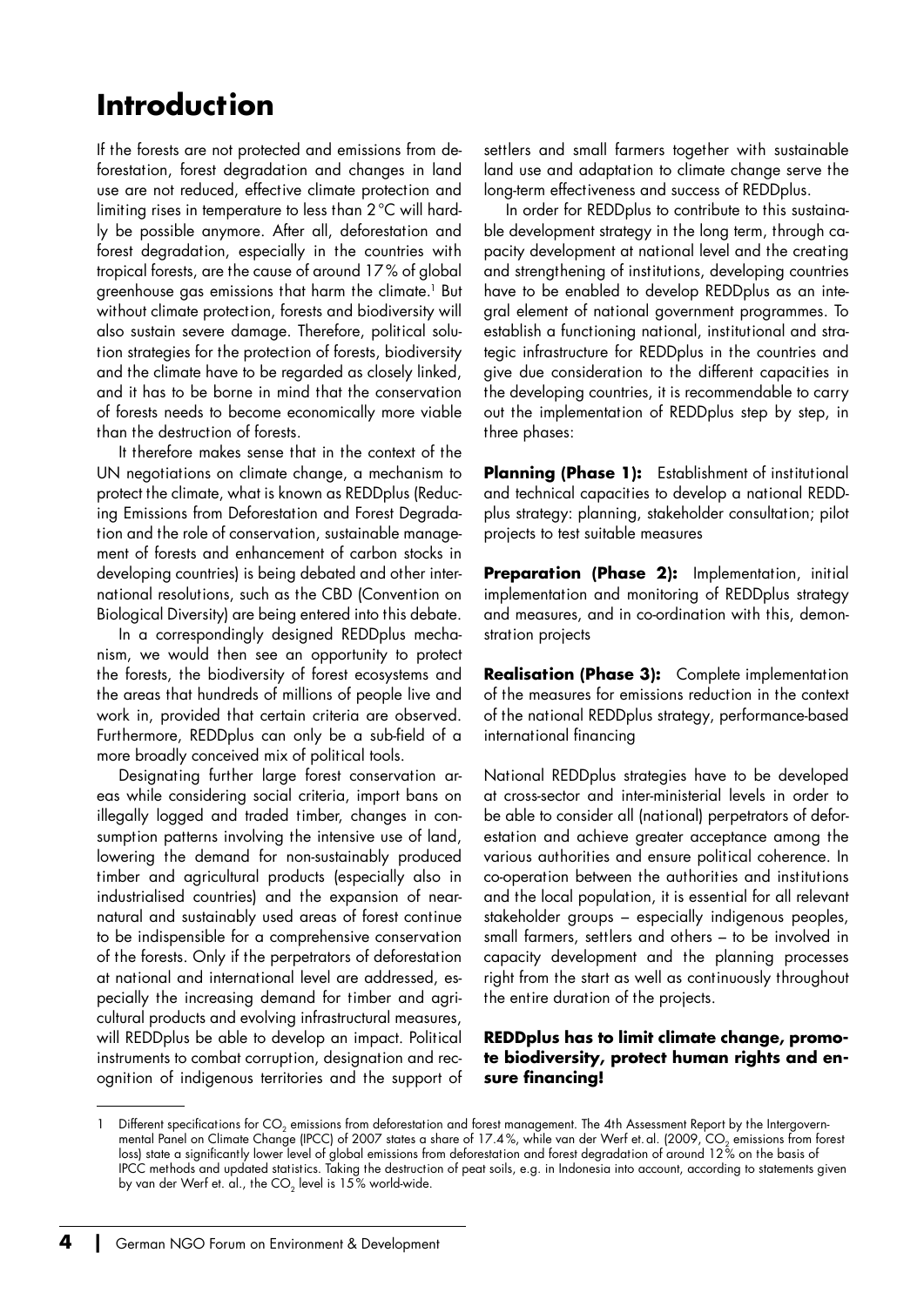## <span id="page-4-0"></span>**Demands on REDDplus**

### **1. Limit ing climate change**

#### **Addit ionality**

REDDplus has to be conceived with a view to the savings in emissions in the forest sectors being generated in addition to those in other sectors, such as energy, transport and others. REDDplus has to be run in addition to the reduction commitments of the industrialised countries and must not replace them.

Including REDDplus emissions credits in binding emissions allowance trading has to be ruled out. Otherwise there will be a danger of REDD certificates flooding emissions trading with cheap certificates owing to the insufficient reduction commitments of the industrialised countries and thus making its climate protection effect and its ecological integrity questionable. Carbon-intensive investments in the industrialised countries, such as coal-fired power stations, would then continue to be economically attractive. This would support the devastating carbon-intensive economy for decades, and the necessary ambitious reduction goals would be missed. This is why we explicitly back the EU resolution to rule out any inclusion of REDDplus in the EU emissions trading system for the time being.

#### **Permanence and transfer**

Deforestation prevented by the REDDplus measures and emissions reductions have to be permanent and must not be spatially transferred (leakage effect).

It is therefore important to integrate REDDplus measures in a **nat ional strategy** or, where these do not exist yet, conduct sub-national (demonstration) projects as an interim solution in the context of a co-ordinated super-ordinate national strategy.

Generally, based on a national reference value, reliable control systems should ensure that the countryspecific changes in emissions caused by deforestation and damage to forests are monitored, measured and reported. In a transitional phase, sub-national reference values can serve the development of national systems.

REDDplus has to be applicable with a broad impact so that all countries are able to participate and a risk of transfer of deforestation beyond country frontiers can be countered.

## **2. Promot ing biodiversity**

#### **Integrat ing biodiversity goals and safeguards**

REDDplus bears both opportunities and risks for the conservation and promotion of biological diversity. If the REDDplus set of regulations is wrongly designed, this could result in grave disadvantages for forest conservation and hence also the climate: e.g. through the transfer of land use activities from carbon-rich forests to other ecosystems, the increasing degradation of forest ecosystems owing to insufficient crediting regulations and the transformation of natural forests or other valuable ecosystems into plantations and secondary forests with poor structures and biodiversity. Rather, a REDDplus mechanism has to promote the conservation of biodiversity and make a contribution to reducing the destruction of habitats and the fragmentation of forests, the regenerating and restoring of the original forest ecosystems and the expansion of the forest areas and a stronger integration of them into networks. Also, land use planning is required that rules out any de-

gradation of the forests or further loss of biological diversity. The specific biodiversity goals and safeguards ought to be established in the national REDDplus strategy.

REDDplus must not reduce forests to their role as carbon sinks but above all also has to promote the protection of ecosystem functions and biological diversity (safeguards for biodiversity). REDDplus strategies and projects must comply with the safeguards for biodiversity and systematically monitor and report this aspect. Information has to be represented at national level allowing for comparisons to be drawn (cf. Annex).

#### **Giving priority to natural forests**

The conservation of natural and near-natural forests ought to be given priority in REDDplus support for developing countries since much carbon is stored in these ecosystems and a high and valuable biodiversity can be found, such as e.g. in the tropical forests of Africa, Southeast Asia and Latin America.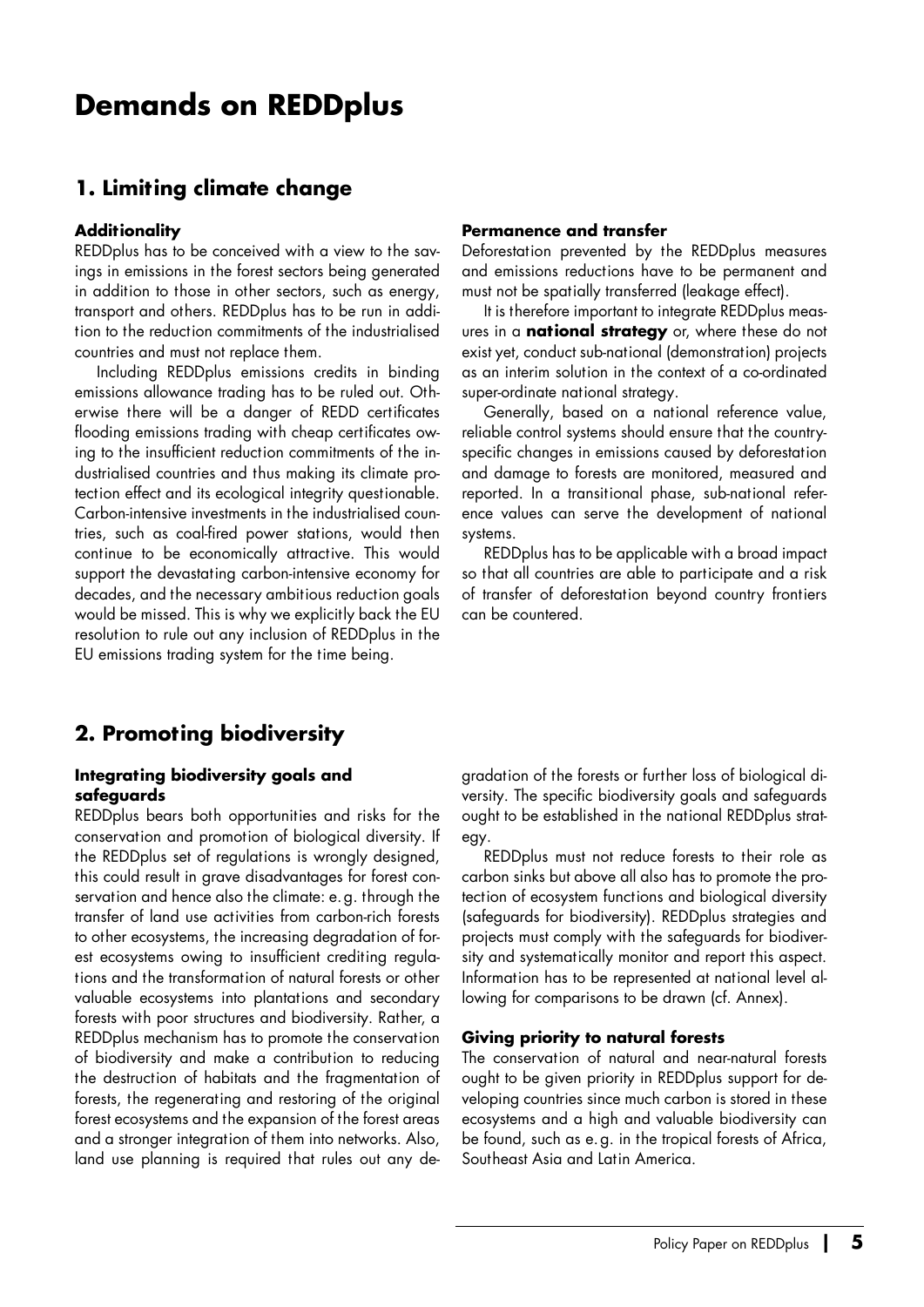<span id="page-5-0"></span>Giving priority to natural forests means that other activities are only to be supported by REDDplus once the natural forests are safeguarded from deforestation on a long-term basis. In this manner, hotspots of biodiversity and conservation areas are to be conserved and developed simultaneously. The concept of High Conservation Value Areas (HCVA) and the methodology that the Carbon and Biodiversity Atlas of UNEP's World Conservation Monitoring Centre is based on offer a good expert basis for the selection of areas of considerable importance as carbon sinks and for biodiversity.

#### **Quality criteria for forests**

In order to maintain environmental and climate integrity, REDDplus requires significantly improved crediting rules as well as clearer definitions and quality criteria for forests compared to the LULUCF mechanism of the first commitment period of the KYOTO Protocol. Here, a distinction at least has to be made between natural and near-natural forests on the one hand and plantations on the other. Transforming (modified) primary forests into plantations and other forms of land use with REDD monies has to be ruled out. Plantations only store carbon temporarily, and in comparison to primary forests, they only make a very limited contribution to climate protection and to biological diversity.

#### **Sustainable forest management**

Pressure on forests is set to grow since area required and the demand for products from the forest is continuing to rise owing to the forecast continuing population growth to a level of 9 billion people by 2050. This increases pressure to use (natural) forests or even transform them into areas for other forms of use. REDDplus has to consider these developments with a responsible, sustainable management of forest areas and do justice to the right to food security and the safeguarding of livelihoods for the local population. Except for their traditional use by the local indigenous population, primary forests should be excluded from any use. Exceptions could arise if appropriate use appears to be necessary to meet the needs of the local population in particular and/or counter the threat of transformation.

Owing to an insufficient definition of sustainable forest management, systems have to be selected that can ensure sustainable forest management.2 Full participation, also in advance, of the local and indigenous population and safeguarding land rights have to be guaranteed.

#### **Extending forest area**

The enhancement of carbon stocks in forests by (re-) afforestation has to serve, first and foremost, the nearnatural, endemic restoration of forests and take place in degraded forest areas.3

#### **Criteria for regional priorit ies**

REDDplus support also has to focus on those areas that store only a comparatively small amount of carbon but are of greatest importance to the conservation of biodiversity, such as savannah forests. Furthermore, RED-Dplus measures should not result in the degradation or loss of other natural non-forest ecosystems, such as grasslands or marshlands.

Criteria like the adaptability of a forest ecosystem or the relevance of an ecosystem to a country's adaptation to climate change as well as risk assessment and risk management regarding the perpetrators of deforestation ought to be considered in setting regional priorities for REDDplus support.

## **3. Protect ing human rights**

#### **Social protect ion regulat ions**

Globally, around 1.6 people live directly and indirectly on and in the forest. REDDplus must not result in these people being driven from their land or the local population's sustainable use of forests being disproportionately restricted. REDDplus has to fully guarantee (human) rights, contribute to improving the legal situation of the local population and maintain and improve the livelihoods of the people depending on the forest.

National REDDplus strategies have to recognise and protect the traditional land rights and rights of usufruct of local communities and indigenous peoples. They have to pursue a human rights-based approach setting out from the international conventions on human rights and the United Nations Declaration on the Rights of Indigenous Peoples (UNDRIP) and the rights of indigenous people and local communities enshrined in it. Guaranteeing land rights and rights of usufruct requires

<sup>2</sup> Cf. CBD Ecosystems Approach and UNFF.

<sup>3</sup> Cf. in particular the concept for Forest Landscape Restoration (GPFLR), which has developed principles and guidelines on this: http://www.ideastransformlandscapes.org/media/uploads/File/a\_avspecial\_learning\_from\_landscapes.pdf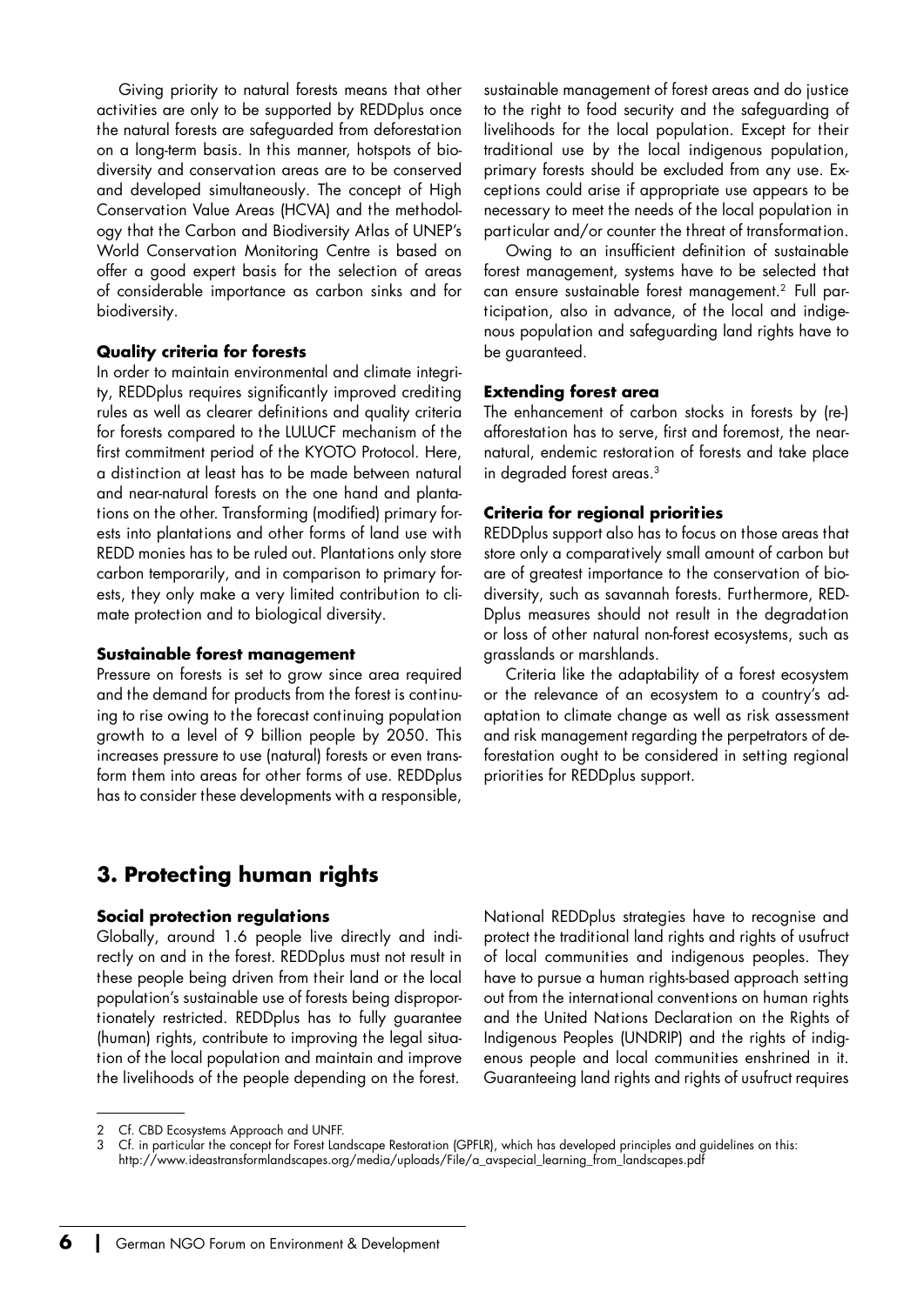<span id="page-6-0"></span>a comprehensive establishment of today's and historic rights as well as existing or past conflicts.

Food security must not be worsened through RED-Dplus but ought to improve instead. Revenue, advantages and improvements resulting from REDDplus has to be fairly and appropriately distributed and respect the priorities of the local population as well as the indigenous peoples' right of self-determination regarding the forms of sharing use.

In order to guarantee these regulations on social protection, the population has to be fully involved in the development of the projects and programmes in a culturally appropriate manner, be fully and appropriately informed already at the beginning of planning and be given sufficient time to form its own opinion and take part in decision-making. Indigenous peoples have a right to self-determination and hence to free, prior and informed consent.

In addition, independent implementation and complaint mechanisms ought to be developed at national and international level that actively provide information on options to raise complaints and support those concerned with their complaints.

## **4. Ensuring financing**

#### **Effect ive financing**

The financial support of REDDplus has to be oriented on effectiveness: This implies appropriate, additional, transparent, long-term and predictable support by the industrialised countries. This financial aid has to put the developing countries taking part in a position to implement long-term and effective government programmes and demonstrably achieve the national REDDplus or forest conservation and biodiversity goals.

The REDDplus architecture has to ensure transparency in order to make finance flows and their use traceable and minimise the risk of corruption and misdirection of finance at local level. National revolving finance mechanisms ought to contribute to the countries also being able to finance forest conservation of REDDplus measures in the long term. REDDplus should therefore support developing countries in establishing fund mechanisms with a democratic structure in order to thus ensure sustainable financial security.

#### **Plannable and balanced allocat ion**

In order to confirm with the significance of REDDplus for global climate protection and forest and biodiversity conservation, the monies provided by the industrialised countries ought to be integrated in a balanced and long-term strategy for the use of funding. This would ensure an appropriate distribution of finance among the field of REDDplus, and REDDplus would be integrated in a balanced, inter-ministerial allocation plan for climate protection and adaptation to climate change. This enables planning security for REDDplus countries, which is of considerable importance especially in the field of natural resource management (participatory planning and implementation processes, settling issues of right to usufruct and land rights, establishing institutions and capacities, good governance, unexpected influence or changes in ecosystems, etc.).

REDDplus financing should not be exclusively included in the German Federal Government's pledges for biodiversity conservation of 2008, since the two areas have to master different goals and challenges. Therefore, financial commitments for climate protection, forest and biodiversity conservation must not be counted double in order not to jeopardise the credibility of Germany's international commitments and to meet the challenges.

#### **Performance-based financing as a long-term goal of REDDplus**

Finance allocation ought to be oriented on the respective REDDplus phases and generally be performancebased regarding verifiable, demonstrable and permanent achievements (Phase 3). Initial and advance financing independent of performance is, however, to be ensured so that the countries participating in REDDplus can develop structures and take measures to enable performance-based financing (Phase 1). With proxy indicators for an approximation of criteria that are difficult to measure, performance-based financing criteria can be determined in the interim phase (Phase 2). The award of REDDplus funding should then be compulsorily tied to the implementation of the success criteria in Phase 3. In addition to the reductions in emissions that have been achieved, success criteria should also comprise criteria such as the protected forest area, promoting biodiversity, enhancing good governance or settling land rights and rights of usufruct.